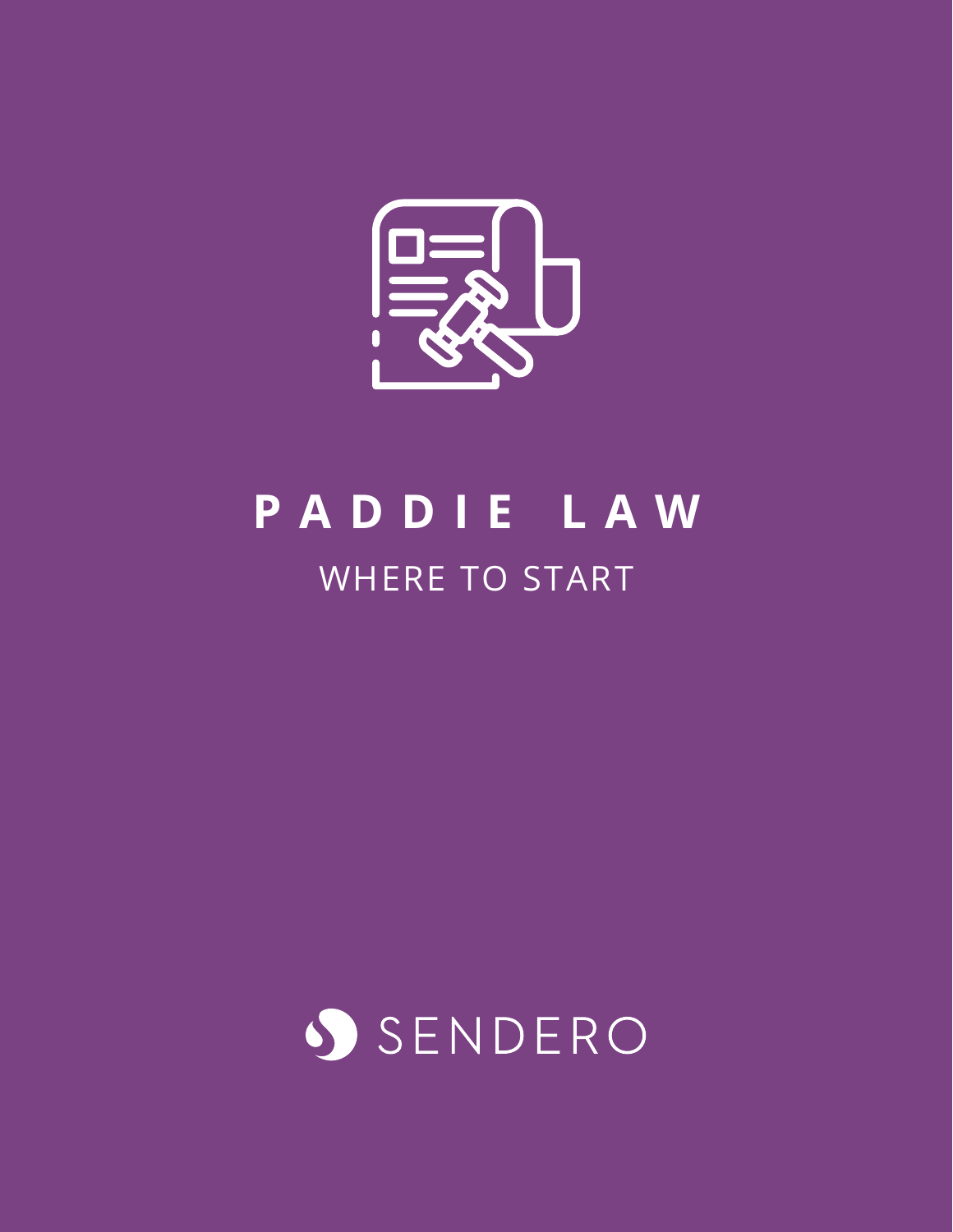Response and acceptance to change can be difficult for companies to embrace, including electric utilities, so it's important for a single party to be assigned the task of "herding cattle." Over the past seven months, Sendero has partnered handin-hand with a utility company serving the North Texas market to help ensure compliance with House Bill 4150 is achieved by the deadline established in the bill. Here are a few tips that have been successful so far:



**Read, read, read… and understand the text of the bill.** Present your understanding of the bill, its contents, and impact to the organization to ensure alignment on scope and objectives. Failure to take this step will result in lengthy delays to kicking off compliance efforts.

**Identify which solution components can be recorded as a**  "regulatory asset." Costs incurred by an electric utility to comply with certain sections of House Bill 4150 can be recorded as a regulatory asset for timely recovery in wholesale transmission rates.



**Plan ahead.** Compliance with minimum clearance standards, or NESC Vertical Clearance Standards, is a multi-year effort and one that will require budget allocation on an annual basis to address.



**Identify the correct team to deliver and meet the requirements of the project.** For example, if you know you're going to need additional technology such as hardware and / or software to support the project, engage an architect in the beginning.



*©Sendero 2020 – proprietary and confidential*